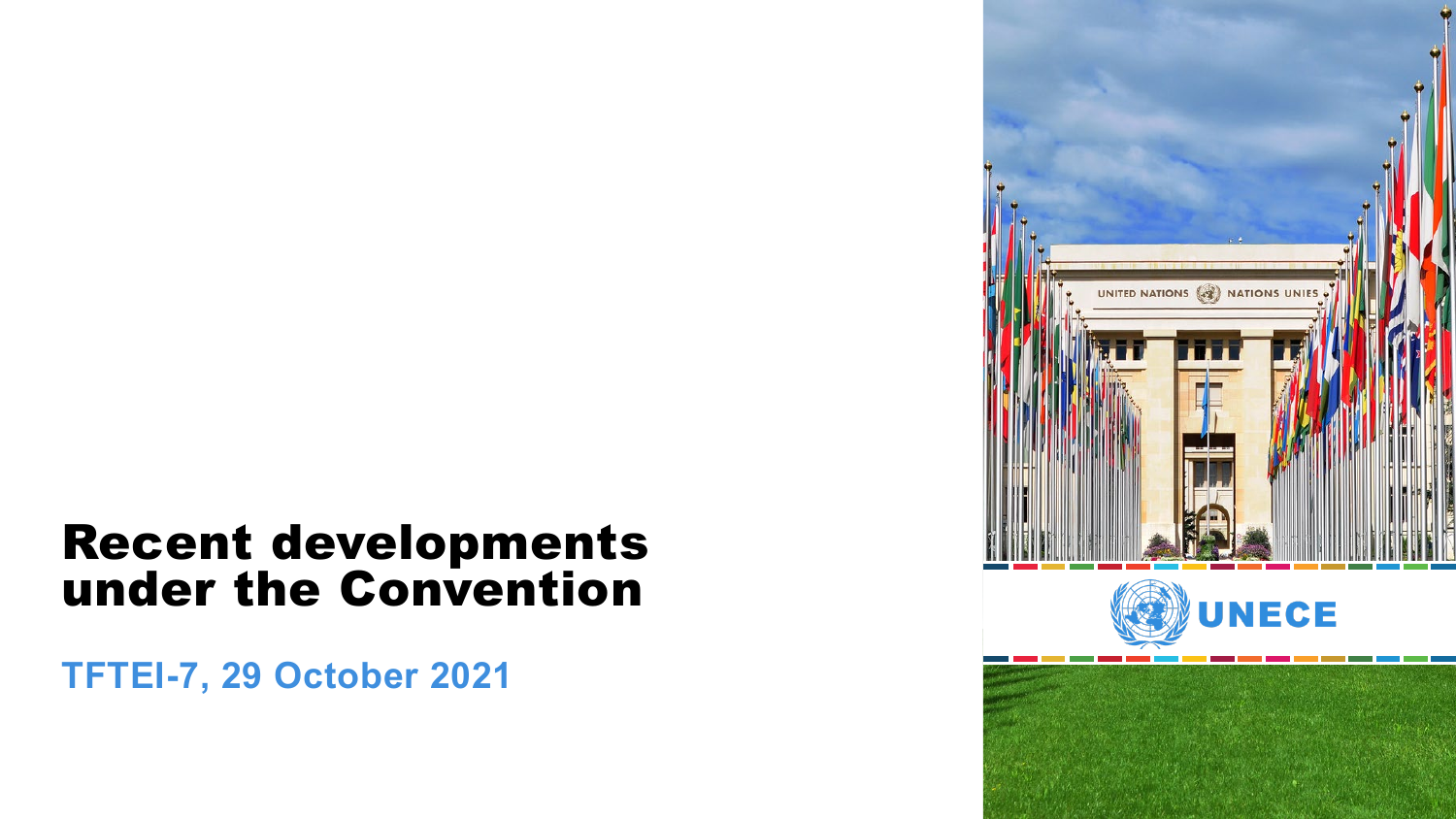# 40<sup>th</sup> session of the Executive Body

18 December 2020

### ■ Review of the Gothenburg Protocol: scope and procedure defined, request to subsidiary bodies to provide information, annotated outline to be presented to the Working Group on Strategies and Review at its 59th session

- Review of implementation of the 2020-2021 workplan; adoption of the Guidance document on integrated sustainable nitrogen management
- **Decisions on financial and procedural matters**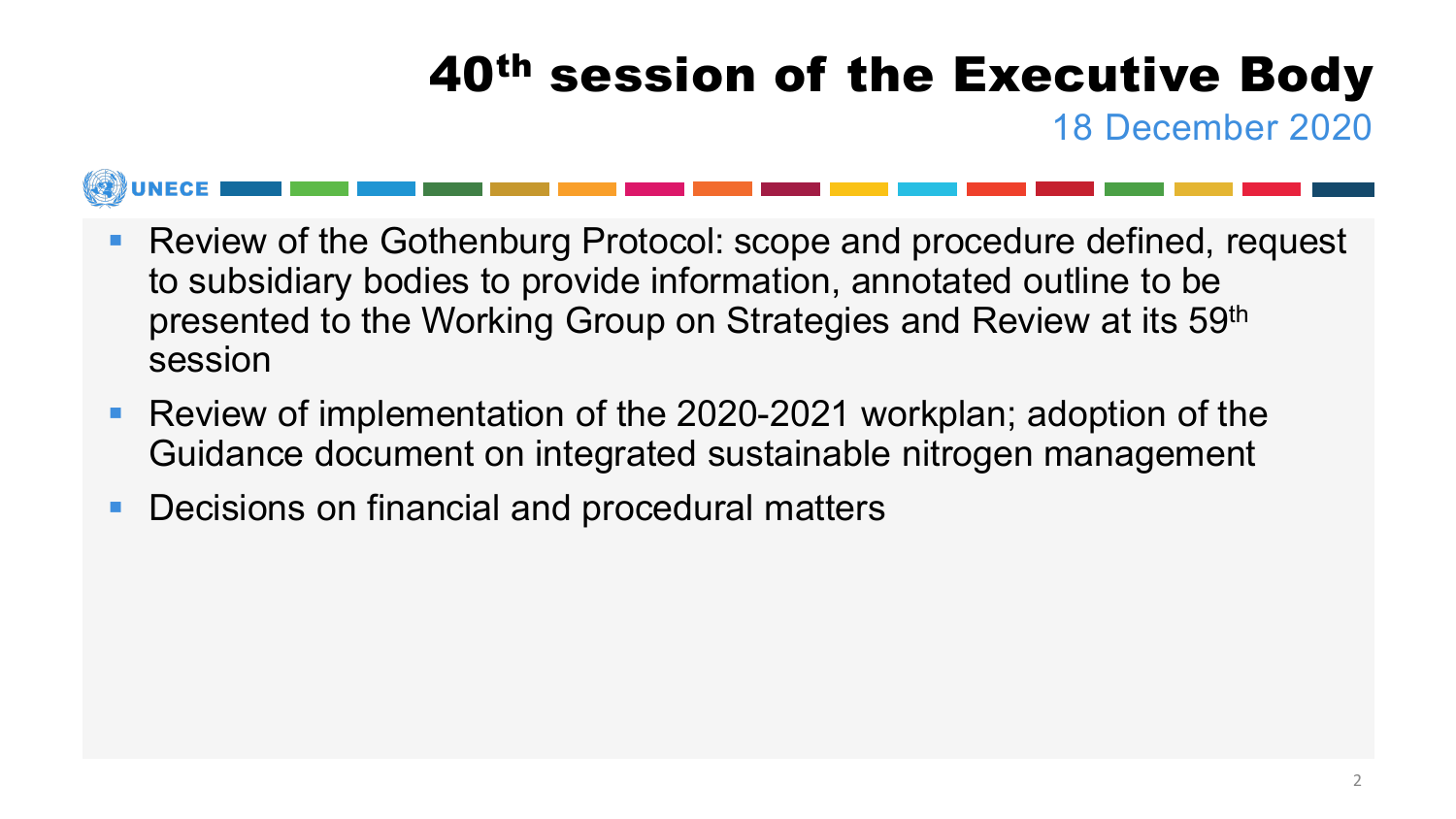

#### **Guidance documents:**

- **Discussed the draft Guidance document on reduction of emissions from** agricultural residue burning and forwarded it as revised to the Executive Body
- Discussed the draft document entitled "Prioritizing reductions of particulate matter from sources that are also significant sources of black carbon – analysis and guidance" and forwarded it as revised to the Executive Body
- Welcomed the assessment report on ammonia and forwarded it to the Executive Body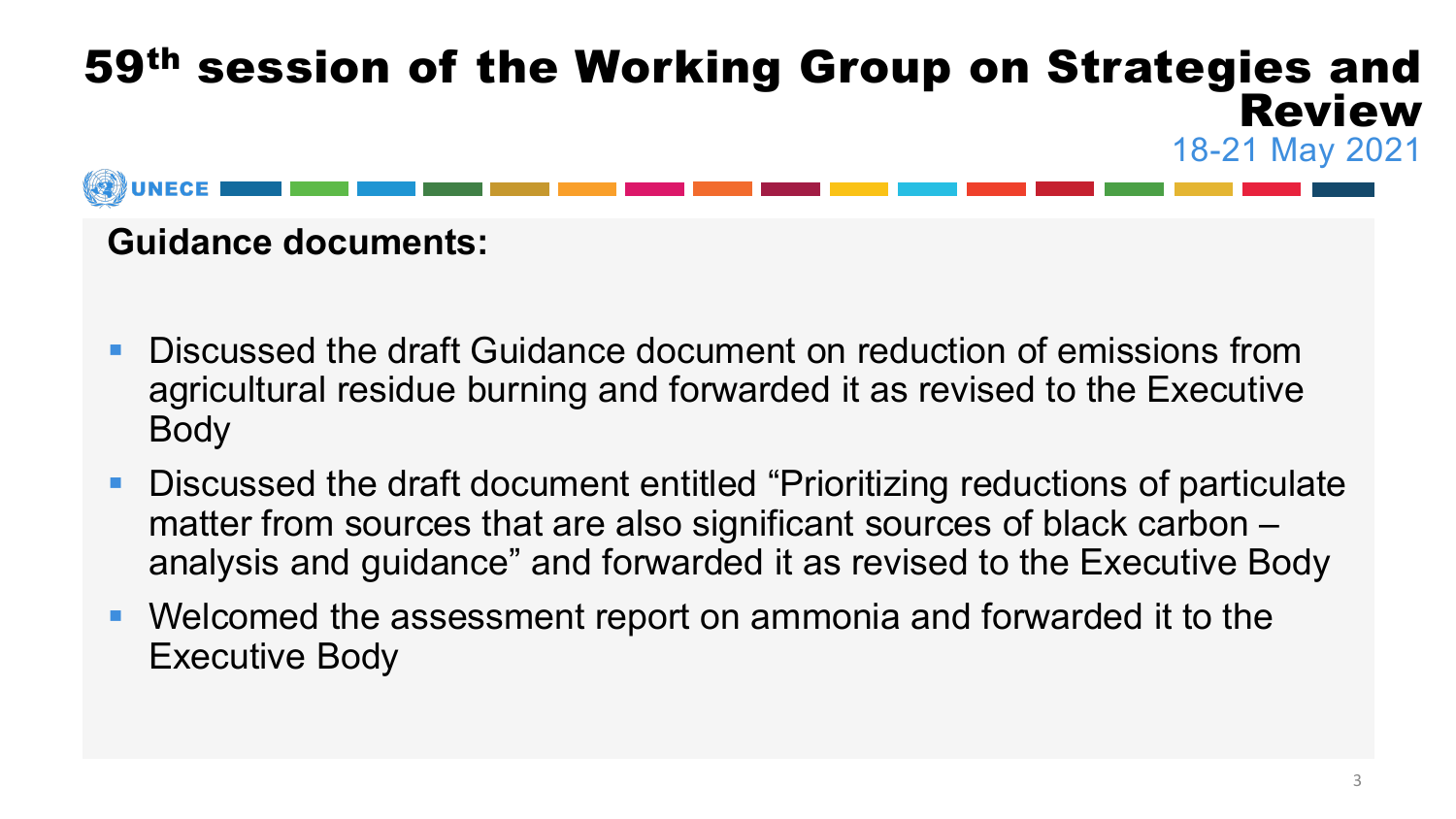#### **Hemispheric transport of air pollution:**

- Recommended that the Task Force on Integrated Assessment Modelling, with the support of the Centre for Integrated Assessment Modelling, and the Task Force on Techno-economic Issues begin discussions on the development of air pollution control policy scenarios, including the impact of emission control strategies outside the UNECE region, for use in regional and global modelling inter alia by the Task Force on Hemispheric Transport of Air Pollution in exploring mitigation potential for ozone and particulate matter precursors; and recommended that the potential scenarios be assessed by the EMEP Steering Body and the Working Group on Effects
- Requested TFHTAP and TFIAM to report on progress to the Working Group on Strategies and Review to inform its future policy discussions and enable it to make recommendations on priority emission sectors and regions for future modelling work at a later stage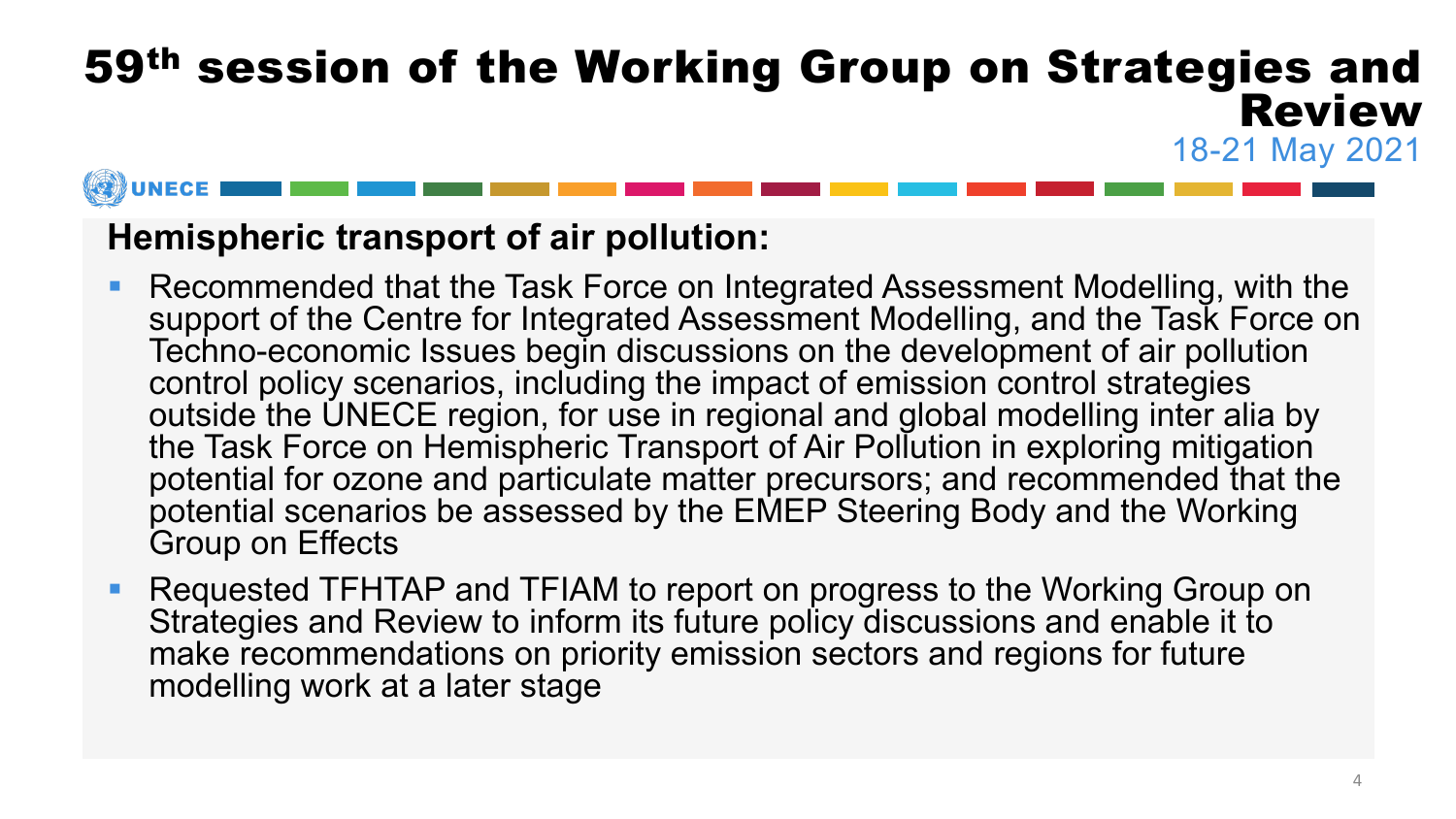**Review of the Gothenburg Protocol:**

- **Agreed on the timeline for the review**
- **Requested the Gothenburg Protocol review group to develop a questionnaire on** flexibilities and barriers to implementing obligations; thematic session on barriers in 2022
- **Invited delegations to submit views by 30 September on a number of issues** (questions from annex I to the preparatory document)
- Guidance document on non-technical measures to be included in the 2022-2023 workplan and views on the need for new guidance documents or updating existing ones to be shared by delegations
- Document on synergies with other policy areas to be prepared for the next session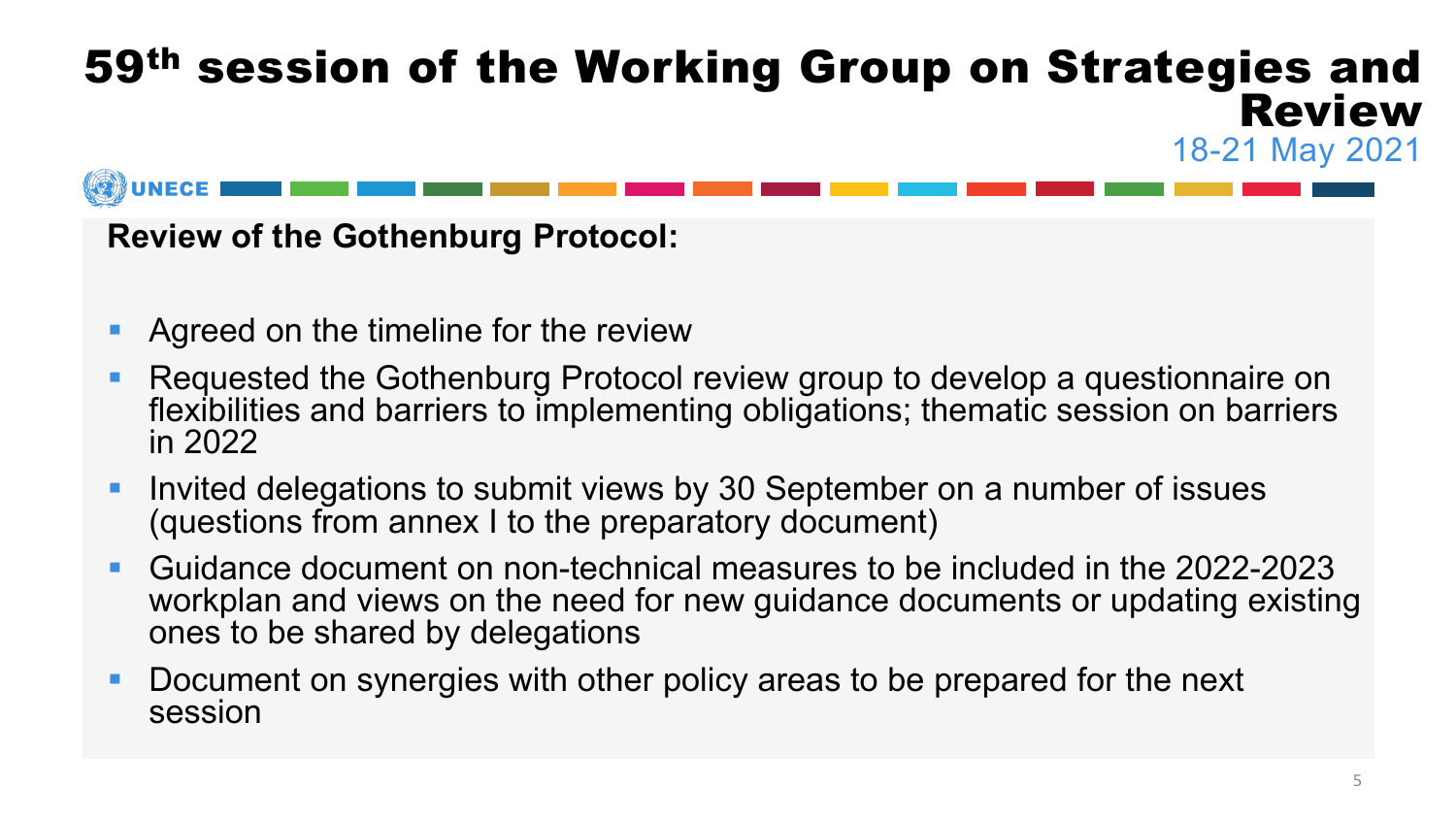

### **Other issues:**

- Reporting of condensable part in emissions of particulate matter
- Policy aspects and elements of the draft 2022-2023 workplan for the Convention
- **Information sharing session**
- **Forum for international cooperation on air pollution**
- Amendments to the rules of procedure
- **Election of officers**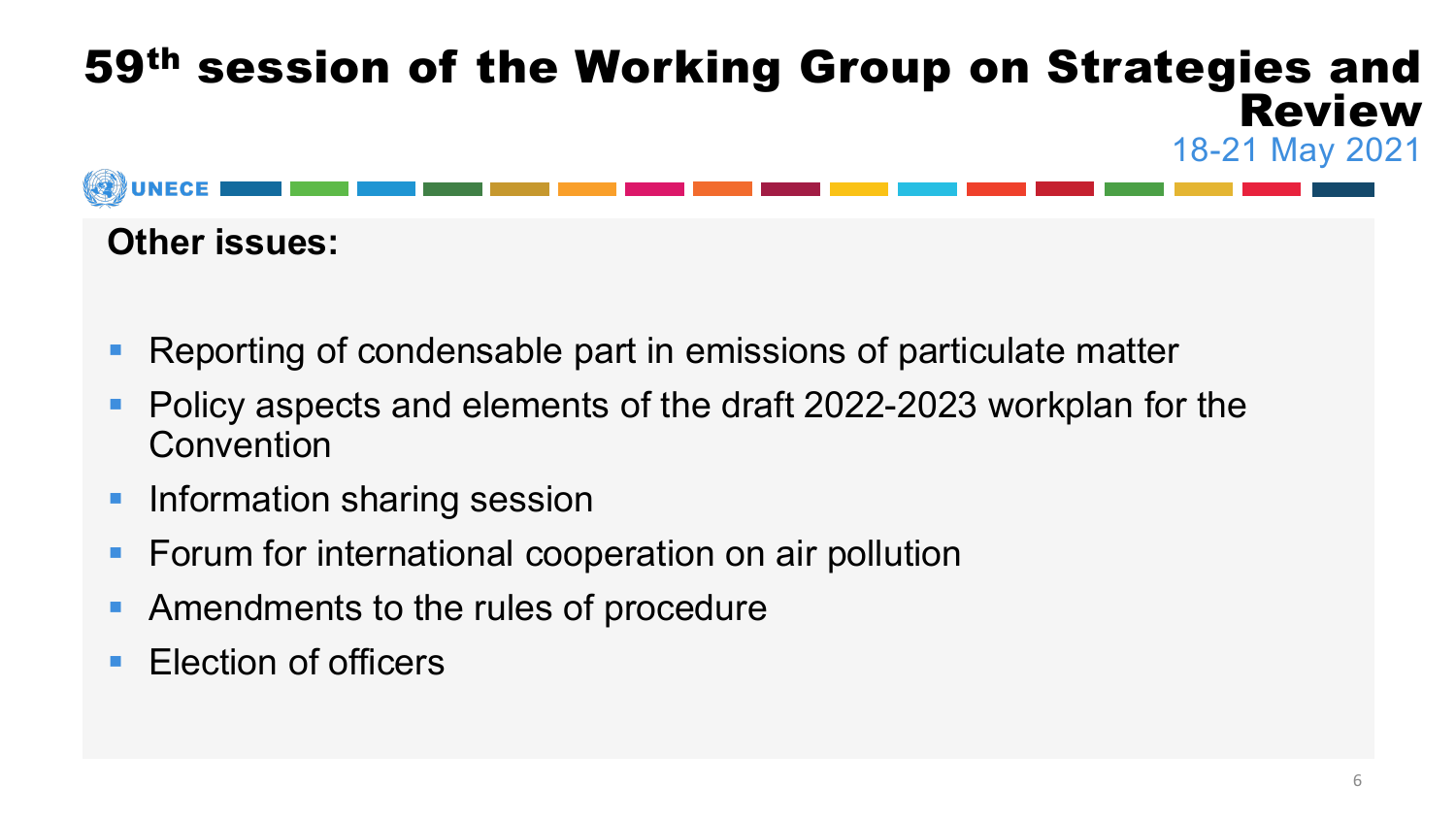## 7th joint session of the EMEP Steering Body and the Working Group on Effects 13-16 September 2021



#### **Other issues:**

- **Progress in the implementation of the workplan and the science part of the** draft 2022-2023 workplan for the Convention
- **Decisions related to adjustment applications**
- Financial and budgetary matters
- **Joint thematic session: review of the Gothenburg Protocol**
- **Information sharing**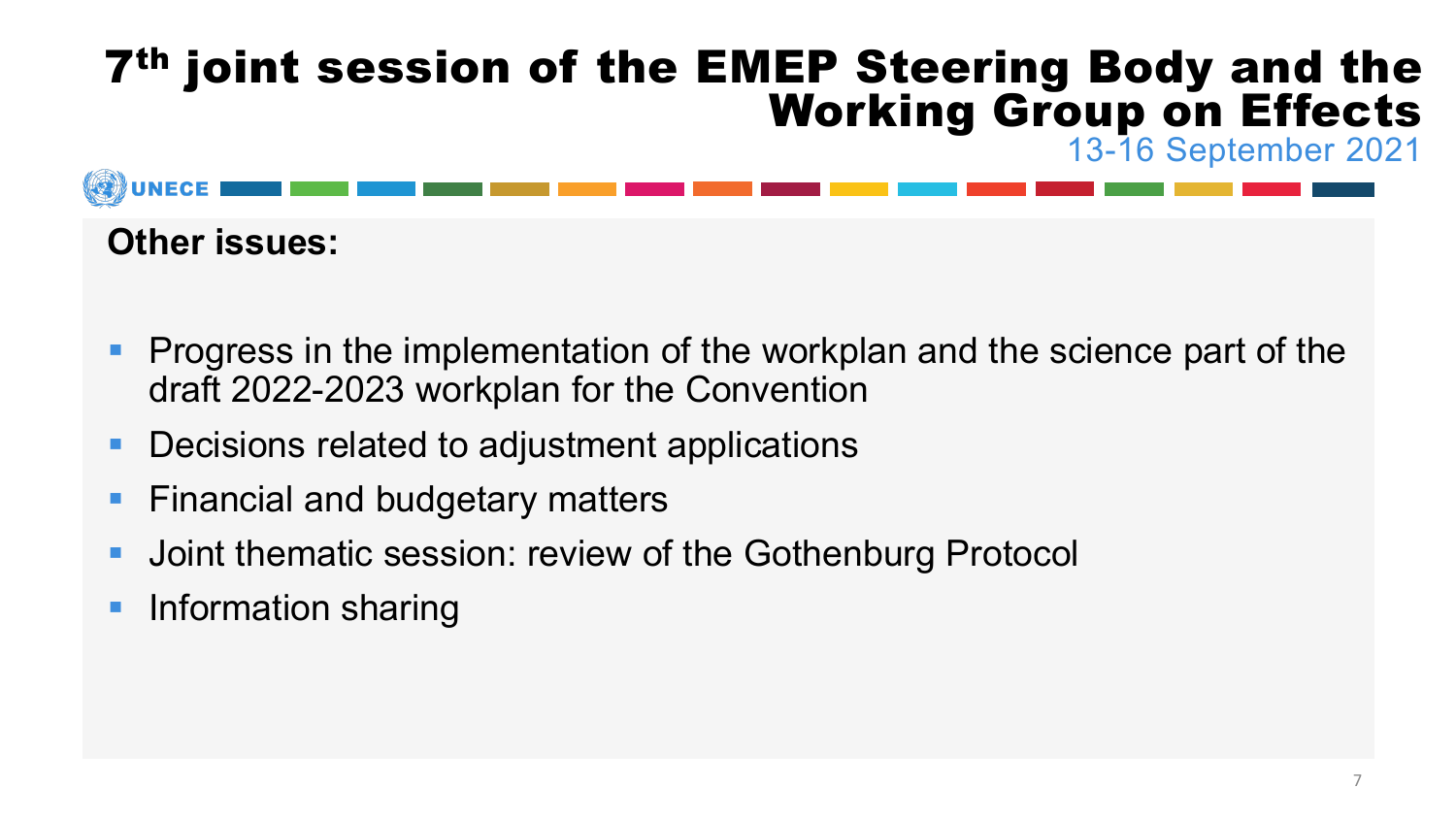# Upcoming 41st session of the Executive Body

6-8 December 2021



- **Progress in the implementation of the 2020-2021 workplan and** adoption of the 2022-2023 workplan
- **Expected adoption of guidance documents**
- Review of the Gothenburg Protocol
- **Fig. 5 Forum for international cooperation on air pollution**
- **Financial and procedural matters**
- **Expected decision on updating the baseline and reduction** commitments by the EU to account for changes in its membership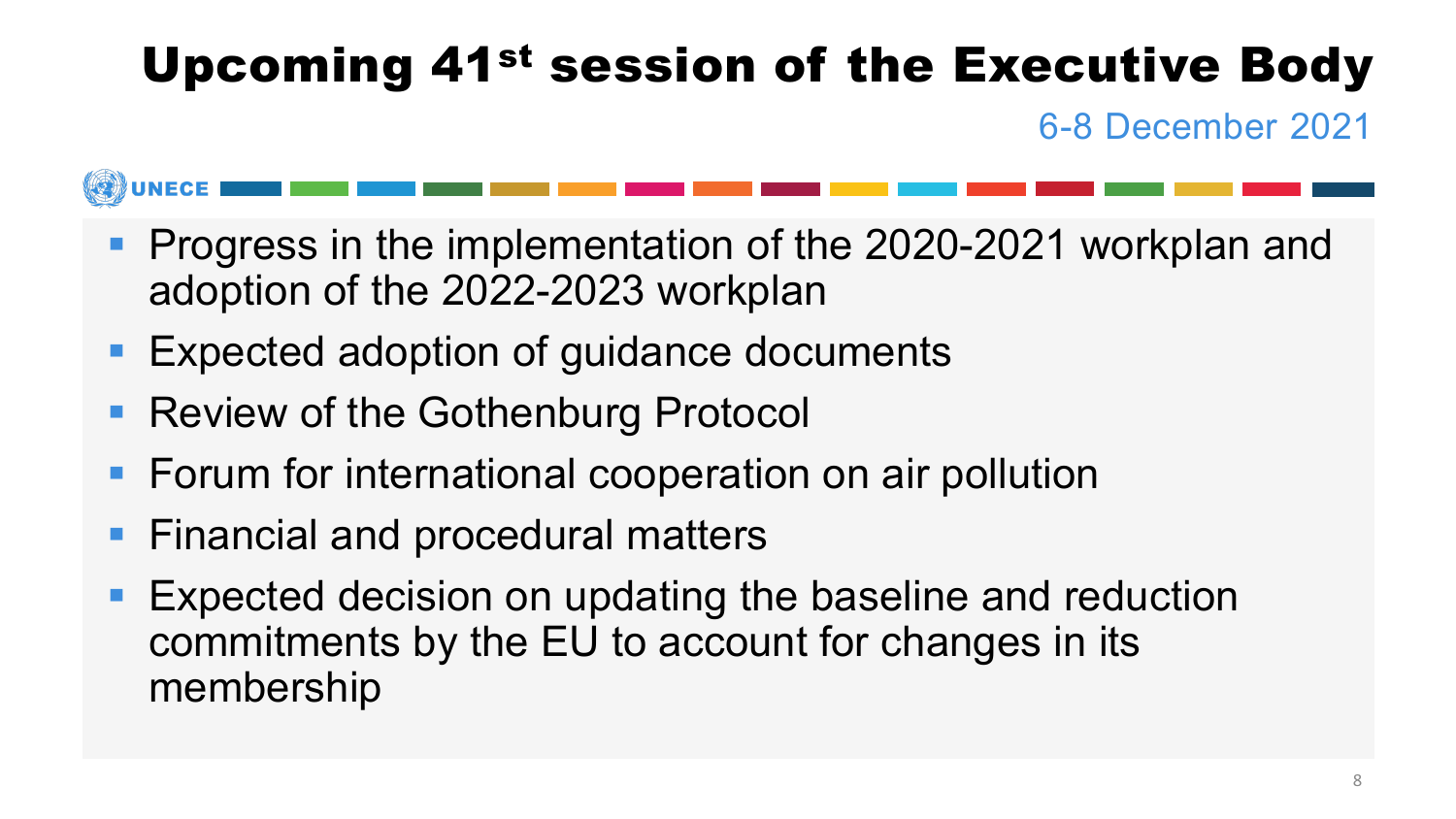# Other activities

- **Publication of the Code of good practice for** wood burning and small combustion installations (both digital and hard copies)
- Capacity-building (workshops on emission inventories and development of an action plan for ratification in Kazakhstan, Kyrgyzstan and the Republic of Moldova)



Code of good practice for wood-burning and small combustion installations